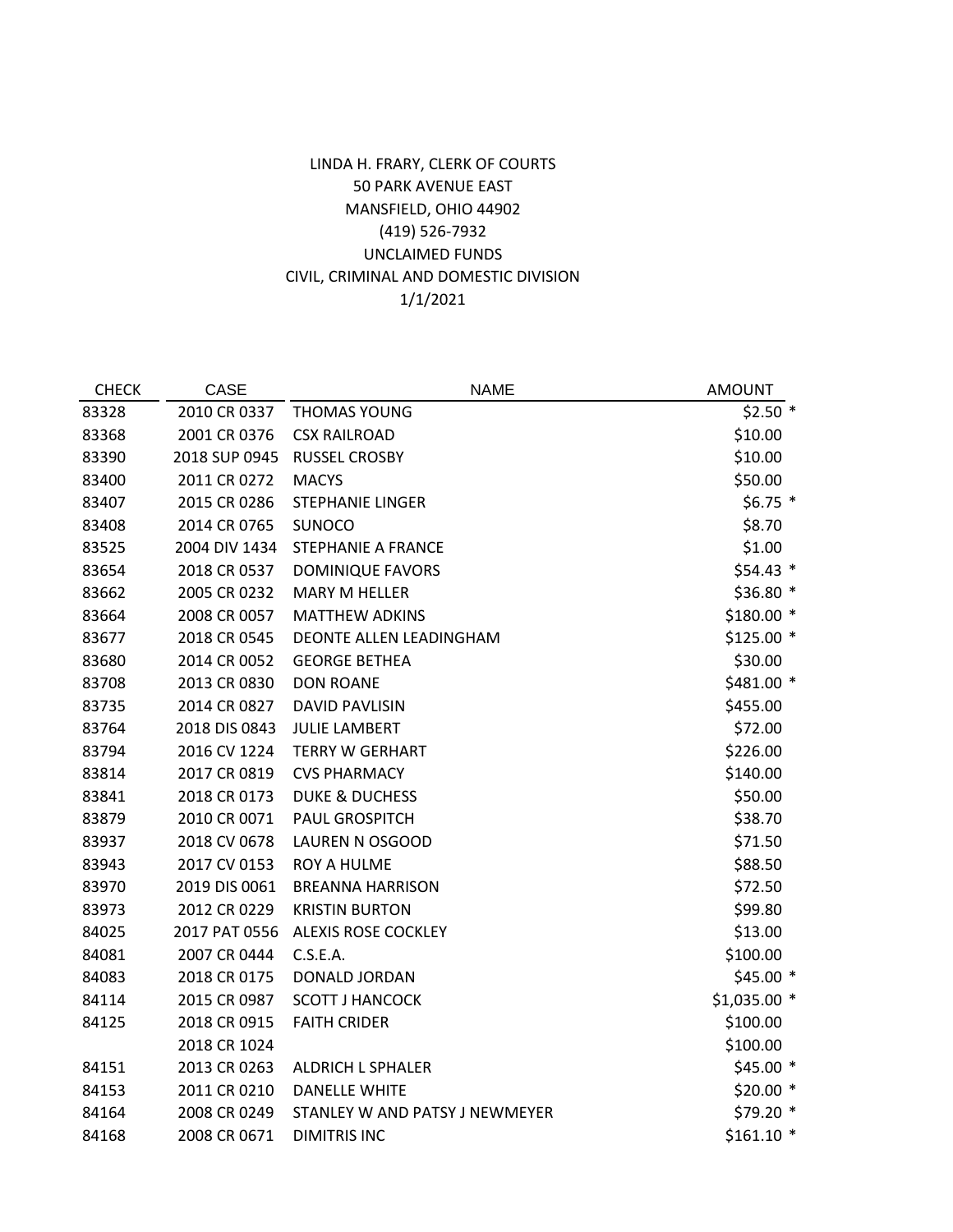| 84171 | 2018 CR 0134  | <b>JOLITA DANIELLE MYERS</b>               | \$10.65     |
|-------|---------------|--------------------------------------------|-------------|
| 84178 | 2010 CR 0473  | WILLIAM AND CYNTHIA ZIRZOW                 | \$164.50    |
| 84182 | 2002 CR 0580  | NICHELLE ROSANE GOULD-HAMPTON              | \$12.00     |
| 84188 | 2006 CR 0318  | <b>CHARLES TAYLOR</b>                      | $$150.00*$  |
| 84195 | 2013 CR 0595  | <b>MATT OR ALLISON COOPER</b>              | \$32.25 *   |
| 84211 | 2005 CR 0954  | <b>CROSSROADS CENTER FOR CHANGE</b>        | \$375.30    |
| 84222 | 2012 CR 0399  | DREAMA MAYBREE                             | \$5.00      |
| 84241 | 2013 CR 0263  | <b>ALDRICH L SPHALER</b>                   | \$45.00 *   |
| 84382 | 2013 CR 0595  | <b>MATT OR ALLISON COOPER</b>              | $$7.55$ *   |
| 84387 | 1999 CR 0125  | YVONNE T MACK                              | \$97.32 *   |
| 84420 | 2019 CR 0212  | <b>HERBERT TAYLOR</b>                      | \$25.00 *   |
| 84433 | 2015 CR 0543  | <b>COURTNEY WARE</b>                       | $$100.00*$  |
| 84434 | 2016 CR 0625  | DOMINIQUE M ROLLISON                       | \$125.00    |
| 84439 | 2015 CR 881   | <b>KALKEYLIUSS D WHITE</b>                 | $$100.00*$  |
| 84453 | 2016 CR 00564 | <b>MATTHEW LEE GROSS</b>                   | \$100.00    |
| 84455 | 2016 CR 0319  | <b>NATHAN L BRADLEY</b>                    | \$25.00     |
| 84456 | 2018 CR 0926  | <b>NATHANIEL MOORE</b>                     | \$400.00    |
| 84461 | 2019 CR 0171  | <b>AKILI ROBERTS</b>                       | \$100.00 *  |
| 84587 | 2016 CPO 1052 | <b>DANIEL E PRICE</b>                      | \$80.00 *   |
| 84602 | 2017 CV 0552  | <b>GEORGE J ANNOS</b>                      | \$5.00      |
| 84653 | 2017 CV 0380  | <b>MATTHEW S SALYER</b>                    | \$84.00     |
| 84677 | 2018 CV 0411  | <b>ROBERT C JEFFRIES</b>                   | \$320.00    |
| 84736 | 2018 CR 0993  | DARVAIL L HOLLIDAY                         | $$25.00*$   |
| 84755 | 2014 CR 0144  | <b>KROGERS</b>                             | \$50.00     |
| 84767 | 2019 DIS 0242 | <b>SHANNON G THATCHER</b>                  | \$50.00     |
| 84817 | 2017 CR 0665  | <b>G.B. JUVENILE VICTIM</b>                | \$1.60      |
| 84827 | 2010 CR 0700  | ATTY GENERAL OHIO VICTIMS REPARATIONS FUND | \$100.00    |
| 84890 | 2018 CV 0609  | <b>KIRK E ROMAN</b>                        | \$100.00    |
| 84927 | 2018 CR 0175  | DONALD JORDAN                              | $$111.00$ * |
| 84933 | 2002 CR 0799  | <b>KELLY MCPEEK</b>                        | \$54.00     |
| 84974 | 2011 CR 0272  | <b>MACYS</b>                               | \$50.00     |
| 85005 | 2001 CR 0376  | <b>CSX RAILROAD</b>                        | \$10.00     |
| 85008 | 2018 CR 0886  | <b>JAMES FRANKLIN HOSKINS II</b>           | \$100.00    |
| 85053 | 2018 CR 0399  | <b>JOHN HANCOCK</b>                        | $$14.49$ *  |
| 85202 | 2017 CR 0637  | <b>MARK WENTZ</b>                          | $$25.00*$   |
| 85236 | 2012 CR 0399  | <b>DREAMA MAYBREE</b>                      | \$7.82      |
| 85254 | 2017 CR 0238  | <b>MARY SEAGRAVES</b>                      | $$5.25$ *   |
| 85350 | 2007 DIV 1217 | <b>LISA CLARK</b>                          | \$5.00      |
| 85404 | 2006 CR 1035  | <b>LILLIAN STROUSE</b>                     | \$10.00     |
| 85426 | 2009 DIS 0372 | <b>TIFFANY R HEYNES</b>                    | \$10.00     |
| 85456 | 2006 CR 0918  | <b>CAROL HILL</b>                          | \$20.90     |
| 85475 | 2017 CR 0515  | <b>LAGINA WEATHERLY</b>                    | \$3.19      |
| 85493 | 2017 CR 0238  | <b>MARY SEAGRAVES</b>                      | \$150.00 *  |
| 85521 | 2017 CR 0238  | <b>MARY SEAGRAVES</b>                      | $$100.00*$  |
| 85576 | 2019 CV 0350  | DONALD J MORACZ                            | \$400.00    |
| 85648 | 2019 DIV 0119 | <b>STEVEN SHAMBAUGH</b>                    | \$6.00      |
| 85695 | 2011 CR 0451  | <b>MATT &amp; JENNIFER SEIFERT</b>         | $$48.00*$   |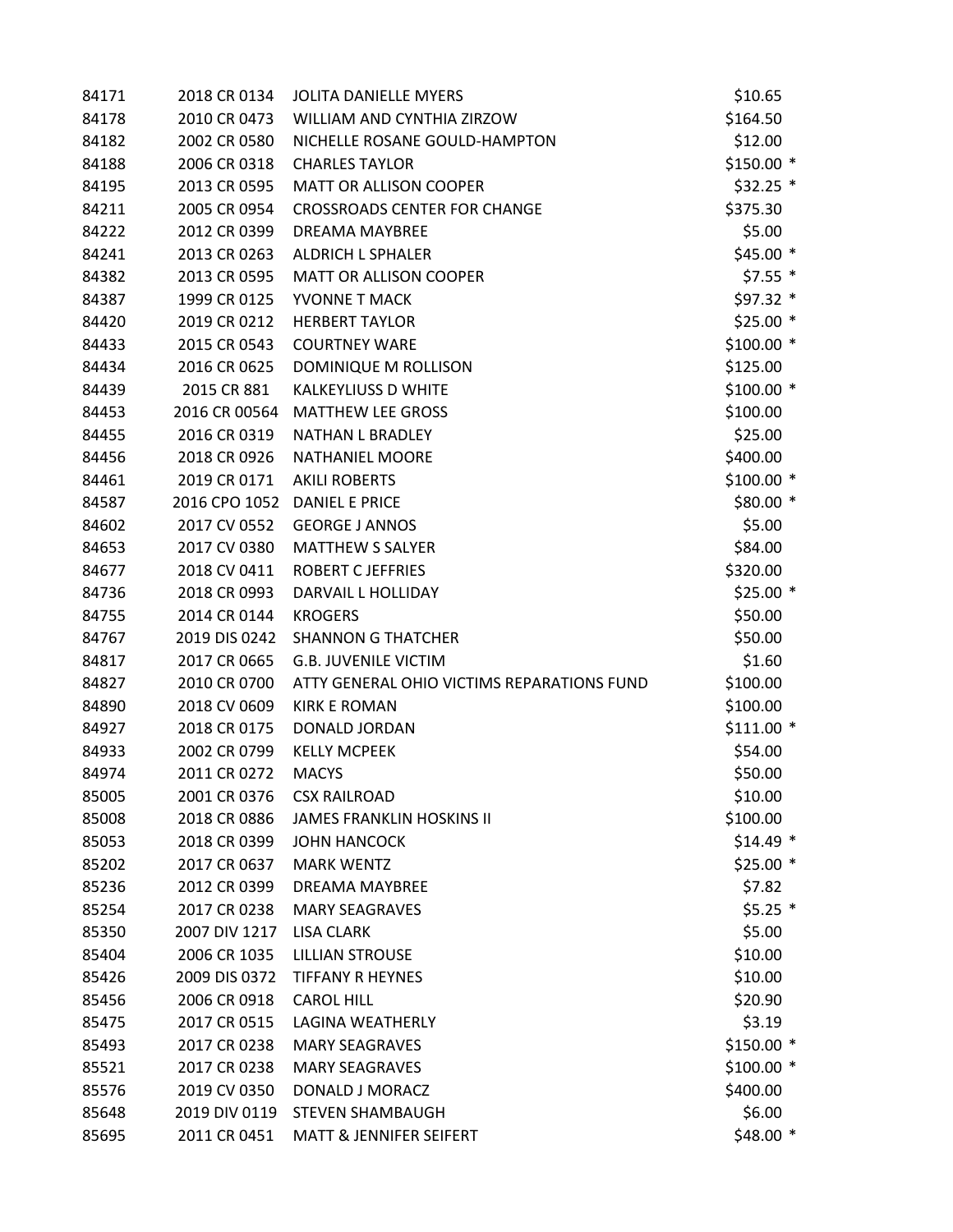| 85767 | 2018 CR 1066  | <b>SHAD DEAN PALMER</b>              | $$100.00*$    |
|-------|---------------|--------------------------------------|---------------|
| 85769 | 2019 CR 0567  | <b>CHRISTOPHER THOMAS</b>            | \$11.00       |
| 85795 | 2000 CR 0513  | <b>CITIBANK</b>                      | \$6.25        |
| 85874 | 2002 JP 0103  | <b>JENIFER SIWEK</b>                 | \$2.00        |
| 85883 | 2003 PAT 0618 | <b>JONNIE D TICEY JR</b>             | \$1.00        |
| 85898 | 2002 JP 0048  | <b>MELANIE DAMRON</b>                | \$1.00        |
| 85899 | 2000 JP 0459  | <b>MELISSA CRAWFORD</b>              | \$4.00        |
| 85913 | 2019 CR 0563  | RICHARD D STEWART                    | \$100.00      |
| 85938 | 2018 CV 0792  | SAMUEL G STAHLKE                     | \$20.90       |
| 85955 | 2017 CR 0238  | <b>MARY SEAGRAVES</b>                | $$150.00*$    |
| 85988 | 2000 CR 0513  | <b>CITIBANK</b>                      | \$6.25        |
| 86000 | 2006 CR 0918  | <b>CAROL HILL</b>                    | \$22.50       |
| 86011 | 2014 CR 0453  | <b>CHRSTINE ONEY</b>                 | \$4.00        |
| 86014 | 2015 CR 00451 | <b>JESSE C JACKSON</b>               | \$13.00       |
| 86049 | 2018 CR 0403  | <b>HAMAD TIRE</b>                    | \$25.00       |
| 86068 | 2013 CR 0404  | <b>JOHN GREER</b>                    | \$2.91        |
| 86181 | 2010 DIV 0431 | <b>THOMAS BAER</b>                   | \$1.00        |
| 86206 | 2014 CR 0802  | <b>JEFFREY &amp; KATHLEEN HISTED</b> | $$16.98$ *    |
| 86251 | 2018 CR 0285  | <b>JEANNE PITZER</b>                 | \$50.00       |
| 86263 | 2018 CR 00206 | SARAH N SCHOENMAN                    | \$30.00       |
| 86271 | 2011 CR 0272  | <b>MACYS</b>                         | \$20.00       |
| 86310 | 2013 CR 0661  | <b>JEFFREY &amp; NICKI THOMAS SR</b> | $$20.00*$     |
| 86318 | 2017 CR 0277  | <b>DOMINOS PIZZA</b>                 | \$1.53        |
| 86328 | 2013 CR 0263  | ALDRICH L SPHALER                    | \$45.00       |
| 86329 | 2000 CR 0513  | <b>AMERICAN EXPRESS</b>              | $$68.75$ *    |
| 86330 | 2015 CR 0844  | <b>BARBARA J BLANTON</b>             | $$60.00*$     |
| 86331 | 2015 CR 0161  | <b>BETTY RINE</b>                    | \$549.75 *    |
| 86334 | 2006 CR 0318  | <b>CHARLES TAYLOR</b>                | $$1,110.00$ * |
| 86336 | 2000 CR 0513  | CITI FINANCIAL (CITI BANK)           | $$68.75$ *    |
| 86338 | 2015 CR 0161  | <b>ELIZABETH SCHNEIDER</b>           | $$133.16$ *   |
| 86339 | 2010 CR 0337  | <b>EVELYN KEYSOR</b>                 | $$29.17$ *    |
| 86340 | 2000 CR 0513  | <b>GENERAL ELECTRIC CORPORATION</b>  | \$68.75 *     |
| 86342 | 2001 CR 0125  | <b>KAUFMANN'S</b>                    | $$21.60*$     |
| 86344 | 2017 CR 0515  | LAGINA WEATHERLY                     | \$3.09        |
| 86345 | 2015 CR 0915  | <b>LARRY GUNSOREK</b>                | $$20.00*$     |
| 86346 | 2014 CR 0165  | LINDA HICKSON                        | $$112.50$ *   |
| 86347 | 2017 CR 0238  | <b>MARY SEAGRAVES</b>                | $$100.00*$    |
| 86350 | 2000 CR 0513  | NATIONAL CITY BANK                   | $$68.75$ *    |
| 86356 | 2015 CR 0896  | <b>ROBIN DEBIEW</b>                  | $$38.47$ *    |
| 86357 | 2012 CR 0835  | <b>ROBIN UTZ</b>                     | \$28.45 *     |
| 86360 | 2015 CR 0161  | SHARON/JOHN SMITH                    | $$57.50$ *    |
| 86361 | 2001 CR 0376  | SOUTHERN RAILROAD NORFOLK            | $$20.00*$     |
| 86362 | 2001 CR 0376  | <b>SPRINT</b>                        | $$20.00*$     |
| 86363 | 2000 CR 0513  | STANDARD FEDERAL BANK                | \$6.25        |
| 86364 | 2010 CR 0337  | <b>THOMAS YOUNG</b>                  | $$26.67$ *    |
| 86365 | 2015 CR 0161  | <b>VIOLA HAWKINS</b>                 | $$142.20$ *   |
| 86369 | 2016 CR 0464  | <b>TYLER JOHNSON</b>                 | $$30.00*$     |